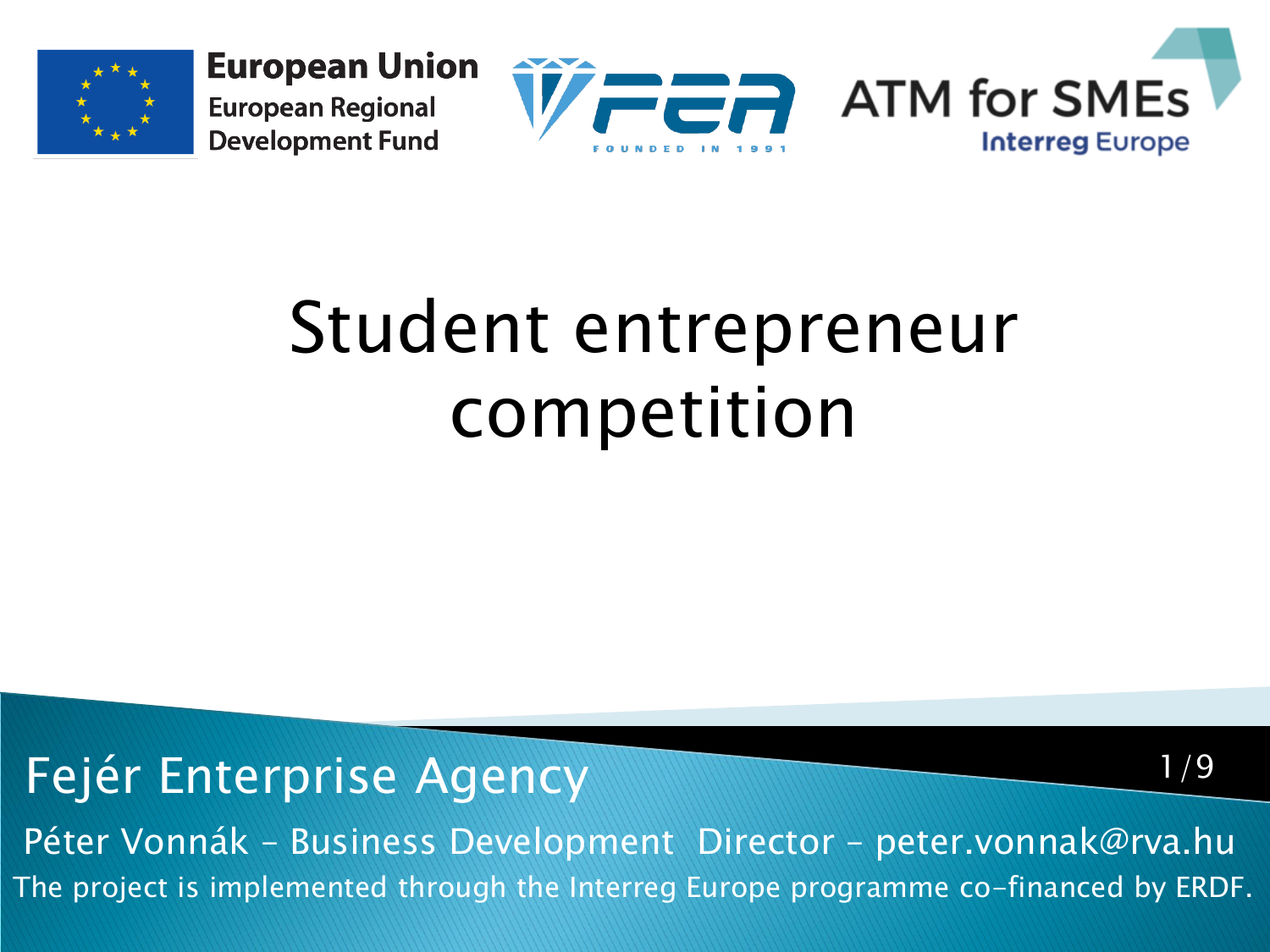

## The point of the competition

- ▶ Promote entrepreneurship among students between 14-18 years of age.
- ▶ First competition organized in 2013
- ▶ 110 teams submitted their application: in total 60 teachers and 440 students

The project is implemented through the Interreg Europe programme co-financed by ERDF.

Péter Vonnák Business Development Director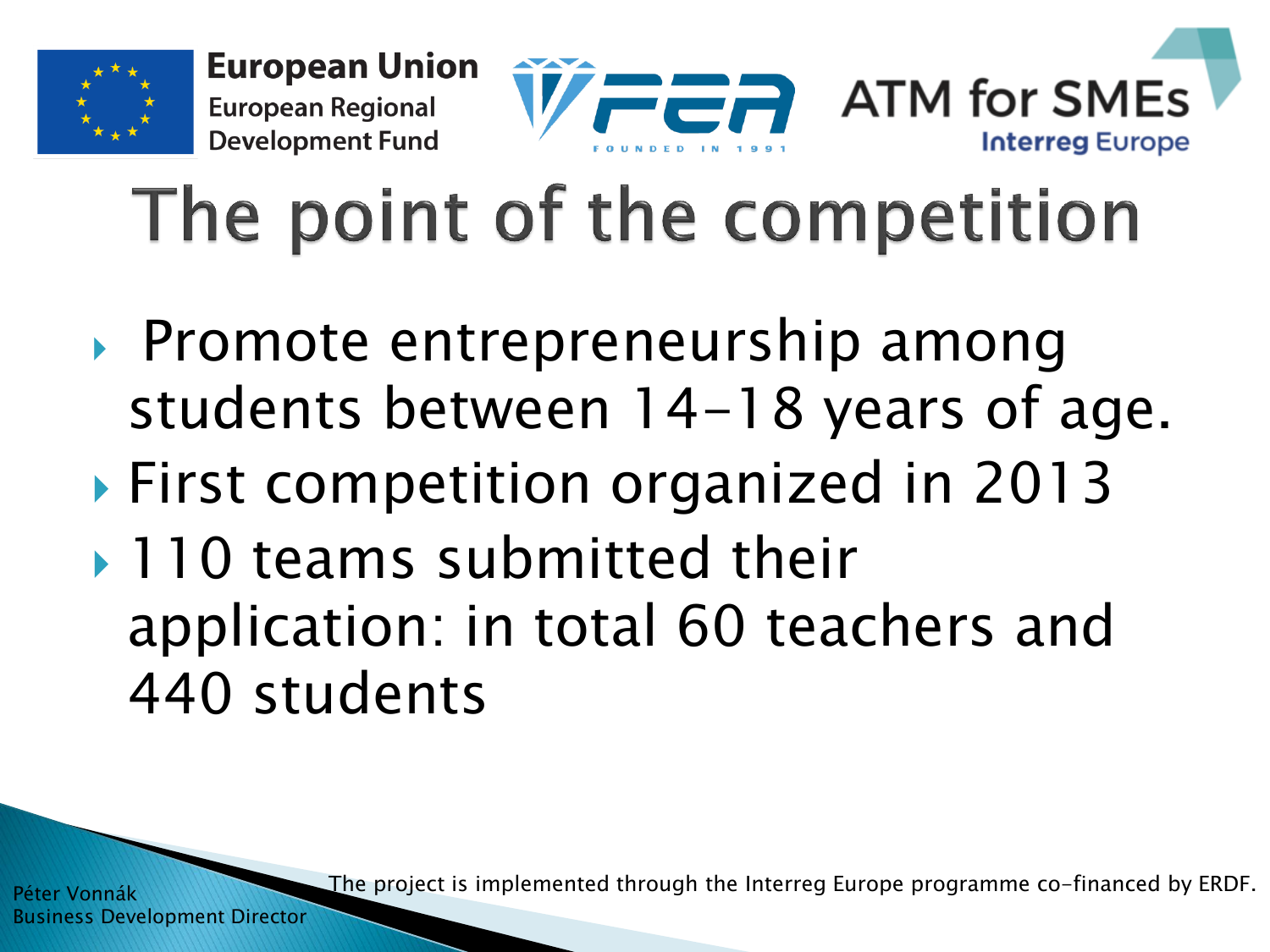



## **First steps**

- ▶ Target group : Students of high schools and vocational institutions (secondary education).
- ▶ Nation-wide campain
- ▶ Application on-line,
- The competition is organized and managed through the [www.diakvallalkozo.hu](http://www.diakvallalkozo.hu/) website
- Judging system is also managed through the website

The project is implemented through the Interreg Europe programme co-financed by ERDF.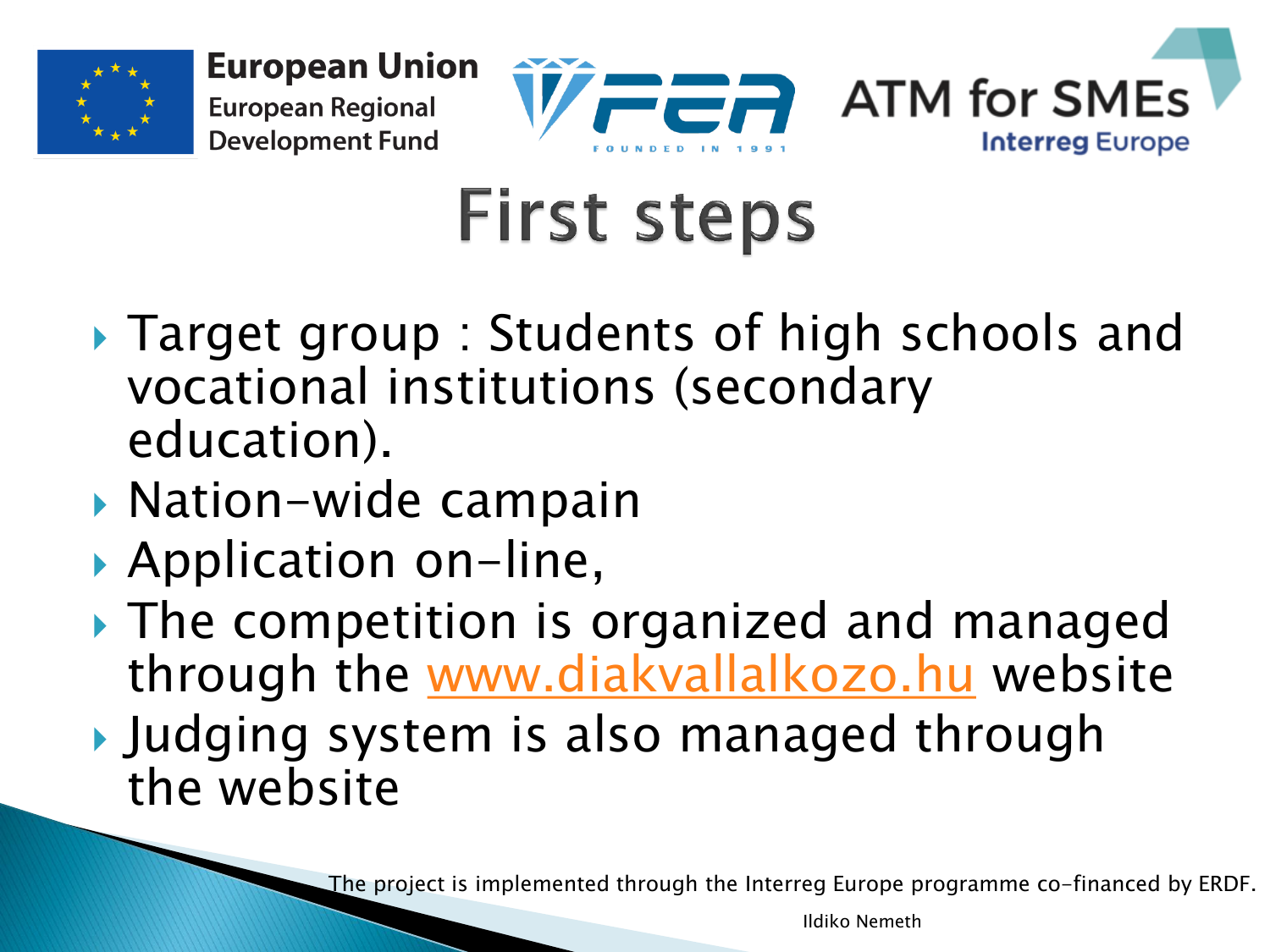

## The "learning by playing" principle

- ▶ The young students acquired up-to-date business skills and basic knowledge on entrepreneurship.
- $\blacktriangleright$  Innovative exercises:
	- shooting a video about a business idea
	- simulating a business environment
	- on-line team games

The project is implemented through the Interreg Europe programme co-financed by ERDF.